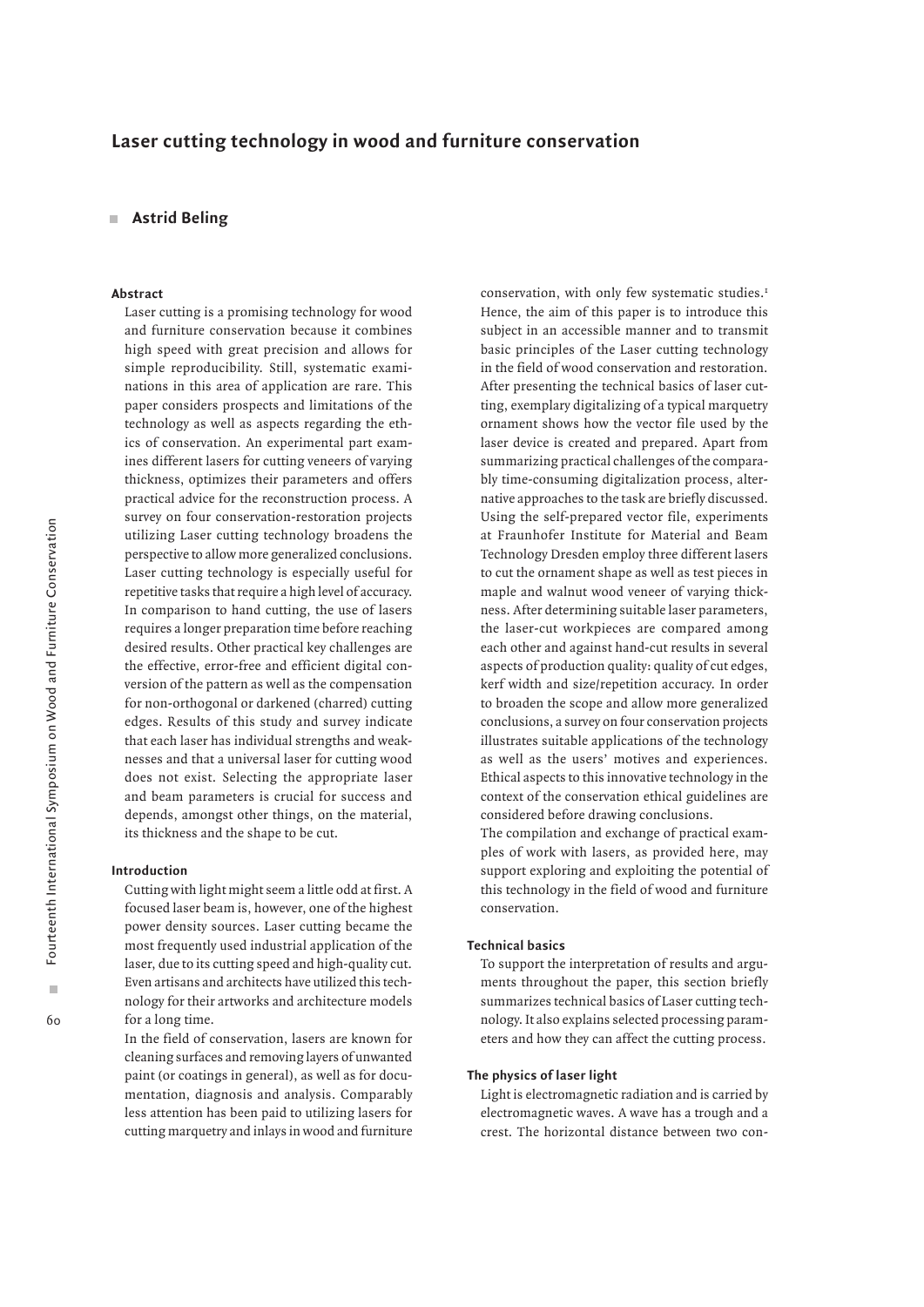secutive troughs (or crests) is the wavelength  $(\lambda)$ , customarily measured in nm or  $\mu$ m. Frequency (v) is the number of waves passing a given point per time, customarily measured as number per second in hertz (Hz). It is inversely related to the wavelength via the speed of light, so that electromagnetic radiation with higher frequencies has shorter wavelengths. Radiation with shorter wavelengths (that is higher frequency), for example ultraviolet light, carries relatively more energy per photon than radiation with longer wavelengths (that is lower frequency), for example infrared light. Visible light has its spectrum between 0.390 and 0.700 µm.

Ordinary and laser light differ, because ordinary light consists of electromagnetic radiation with different wavelengths produced by spontaneous emission. In contrast, laser light is based on the principle of 'light amplification by stimulated emission of radiation'. It is monochromatic, unidirectional and coherent, meaning that all its light waves have the same wavelength, the same direction, and are in phase with each other. Due to these characteristics it is possible to project a laser beam over great distances at low divergence, for example using it as a laser pointer. Focusing the beam to a very small focal spot diameter (spot size) increases energy density to very high levels. The minimum spot size is proportional to the wavelength and general design characteristics of the respective laser machine.<sup>2</sup>

### **Laser types**

Lasers are usually classified along their active medium, which is the source of the amplification within a laser. The active medium can be gaseous, as with carbon dioxide (thus  $CO<sub>2</sub>$  laser,  $\lambda$ =10.6 µm) or solid state, for example neodymium-dotted yttrium aluminum garnet crystal (Nd:YAG laser, λ=1.064 µm). Both lasers are amongst the most widely used industrial lasers for macro-applications. In addition, there are frequency-multiplied lasers, which have even shorter wavelengths, for example the frequency-tripled Nd:YAG laser with  $\lambda = 0.355 \mu m$ . Because of the shorter wavelength the frequencymultiplied laser can theoretically achieve a smaller focused spot size.3

# **The wood-cutting process**

Like most mechanical cutting devices, a Laser cutting machine is typically computer numerically controlled (CNC). The laser generates a highintensity laser beam that is controlled and guided by shutter control and beam guidance train, which can be mirrors (CO<sub>2</sub> laser) or flexible fiber optic cable (Nd:YAG laser). Then, the focusing optics of the laser head use lenses to focus the laser beam onto the workpiece surface. The wood absorbs the focused, high-energy radiation at the focal point, rapidly heats up and locally pyrolyzes and vaporizes in the cut line. Because the thermal reaction is a self-limiting process, there is just a narrow heat affected zone (HAZ) along the cut line. Due to the high temperatures at the cut zone, the cut edges of wood are usually darkened and charred. An assist gas can support the cutting process (see below).4

# **Laser parameters affecting the quality of cut edges**

Wavelength  $(\lambda)$  of the laser radiation: the wavelength of the laser determines whether the radiation is absorbed, transmitted or reflected by the material to be cut. A higher absorption rate of the material favors the cutting process. The wavelength with the highest absorption rate varies (greatly) between different materials.

# **Operating mode and laser pulse repetition frequency**

Lasers in continuous-wave (cw) operation mode emit a continuous beam. In pulsed-wave (pw) mode the laser beam appears in short pulses at the pulse repetition frequency (in hertz, Hz), which varies greatly between different lasers and/or applications. One of the advantages of the pulsed-wave mode is the variable and precisely controllable output power.

Laser power: Average output power of the laser in Watt (W): The higher the laser power the higher the energy input to the cutting zone. Note that the average laser power in pw mode varies also along the laser pulse repetition frequency.

Cutting speed: The cutting or process speed describes the movement of the laser head/laser beam. Changing the cutting speed will alter the energy input to the cut zone. That is, the faster the cutting speed, the less time to absorb the laser radiation and the less time for heat propagation in the material, which will result in a narrow cut kerf and HAZ. Cutting too slowly will result in a higher heat input, more material vaporization and burning processes.

Single- or multi-pass process: The laser can cut out programmed shapes in one run or by multi-pass processing, so the material is removed layer wise. This means the laser beam follows the cut line a specific number of times and allows cutting with less power.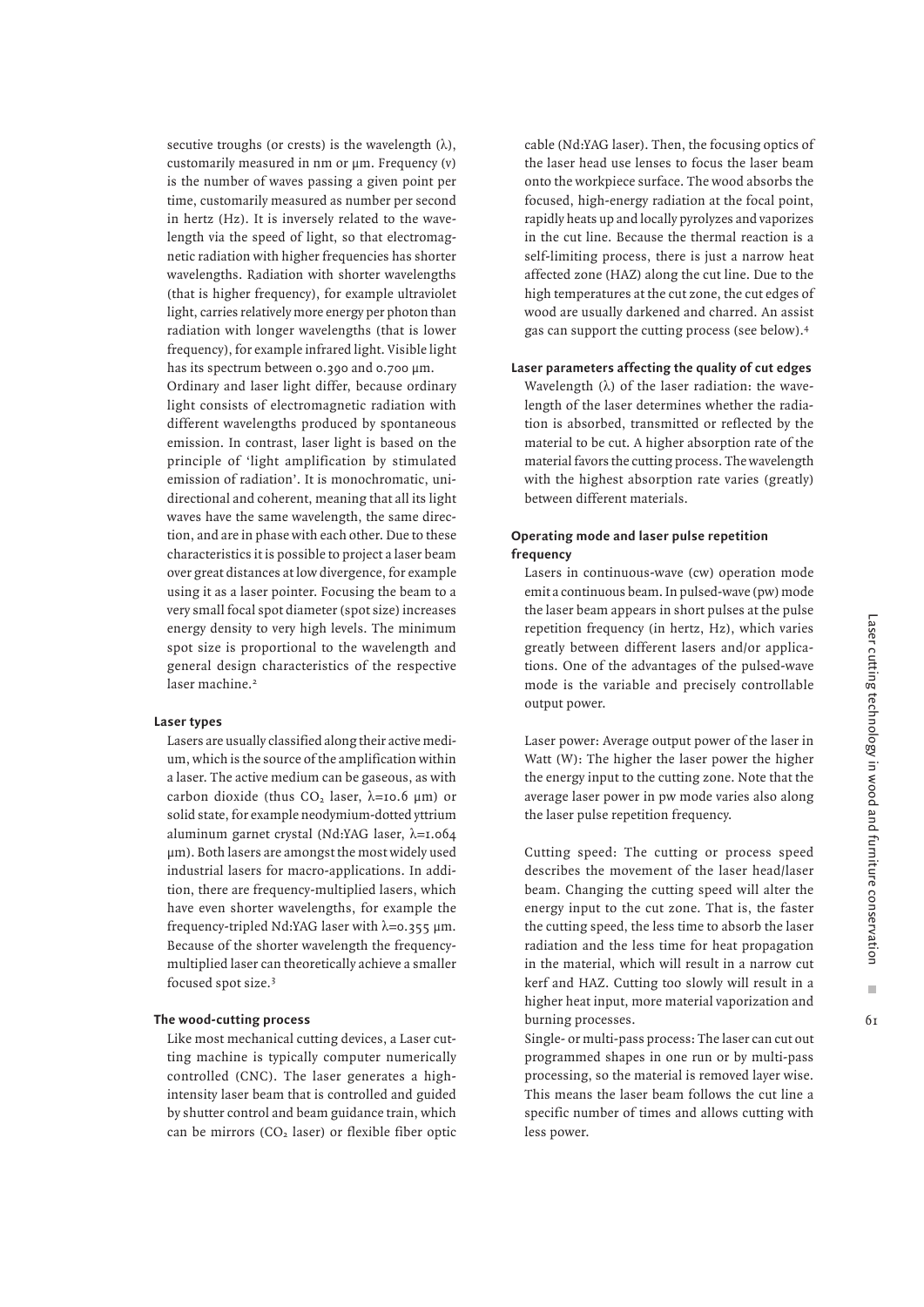Ì.  $6<sub>2</sub>$  Focal spot/point: The area in which the focused laser beam has the smallest diameter and highest power intensity (figure 1). Because the focal spot may not be limited to one point, the length of the zone with almost the same diameter of the laser beam is called the depth of focus. Its length varies along the geometry of the focused beam. The focal point position describes the position of the focal spot in the material.

Focal length (f): Distance between the focusing optics and the point of the smallest beam diameter (figure 1). The focal length is determined by the lens of the Laser cutting device. The working distance is the distance between the focusing optics and the workpiece surface.

Assist gas: Pressurized gas can support the cutting operation by removing vaporized debris from the cut zone, regulating and controlling excessive burning and protecting the optics from particulates. A coaxial jet flow ejects the assist gas in the same direction as the laser beam through the nozzle of the laser head. A cross-jet with lateral ejection of compressed gas mainly protects the optics. Different gas pressures and types of assist gases can be employed, for example air/oxygen to support pyrolysis or nitrogen to limit pyrolysis.

Material properties: Besides the laser parameters the influence of material properties is crucial for the cutting process. The absorption rate of the laser radiation determines the energy input or rather the efficiency of the Laser cutting process. The thermal properties of the material are another major aspect. For example, wood has a low thermal conductivity and its specific heat capacity is three times higher than that of iron. At approximately 100 °C the pyrolysis begins, the flashpoint is about 230 °C5 Other important factors affecting the cutting process are material composition, thickness, density and moisture. By varying the featured parameters the laser can cut different materials of varying thickness without direct contact, it operates self-limiting and can be well controlled in its intensity.6

#### **Preparing the digital blueprint**

Before shapes can be cut out of the material, they must be defined in a CNC-processable vector format, like AutoCAD or DXF. The vectors of the shapes will be converted to cut paths by the Laser cutting device's software. The advantage of a vector file over a bitmap with raster dots is that vector graphics are already path based and fully scalable images.



**Figure 1** Schematic diagram of a focused laser beam.



**Figure 2** Vectorized ornament.

There are different possibilities to convert, that is digitalize, an actual ornament or complementary piece of veneer into a vector file. In my experiments the following rather manual procedure was most successfully employed to come up with the vector file.

A decorative ornament of a bureau from the eighteenth century with a complex curved shape was selected. The outline was copied onto white paper with a black fineliner pen (a small tip size of about 0.1 mm is crucial). Afterwards, the drawing was scanned with a flatbed scanner in high quality together with a scale, which is essential for the further process. The resulting JPEG file was converted into single-lined vector paths via the Centerline Trace feature of the vector graphics editor CorelDraw (figure 2). With this feature, the software avoids creating double lines around the limits of the (single) pen lines, which would require time-consuming post-processing.

It is important to note that even this small vectorized graphic needed some correction because of the usual faults of drawing by hand, such as uneven drawing lines. Moreover, compatibility problems among different vector graphic editors (for example in Inkscape) were discovered, as they displayed the final vector path differently.

An alternative method for vectorizing is to photograph the shape and then trace and draw the outline of the shape with a vector graphics editor, as applied by Casanovas (2011). The photograph must be of high quality (resolution, angle, optical deformation) for accurate results, and must be taken next to a photographic scale for digital scal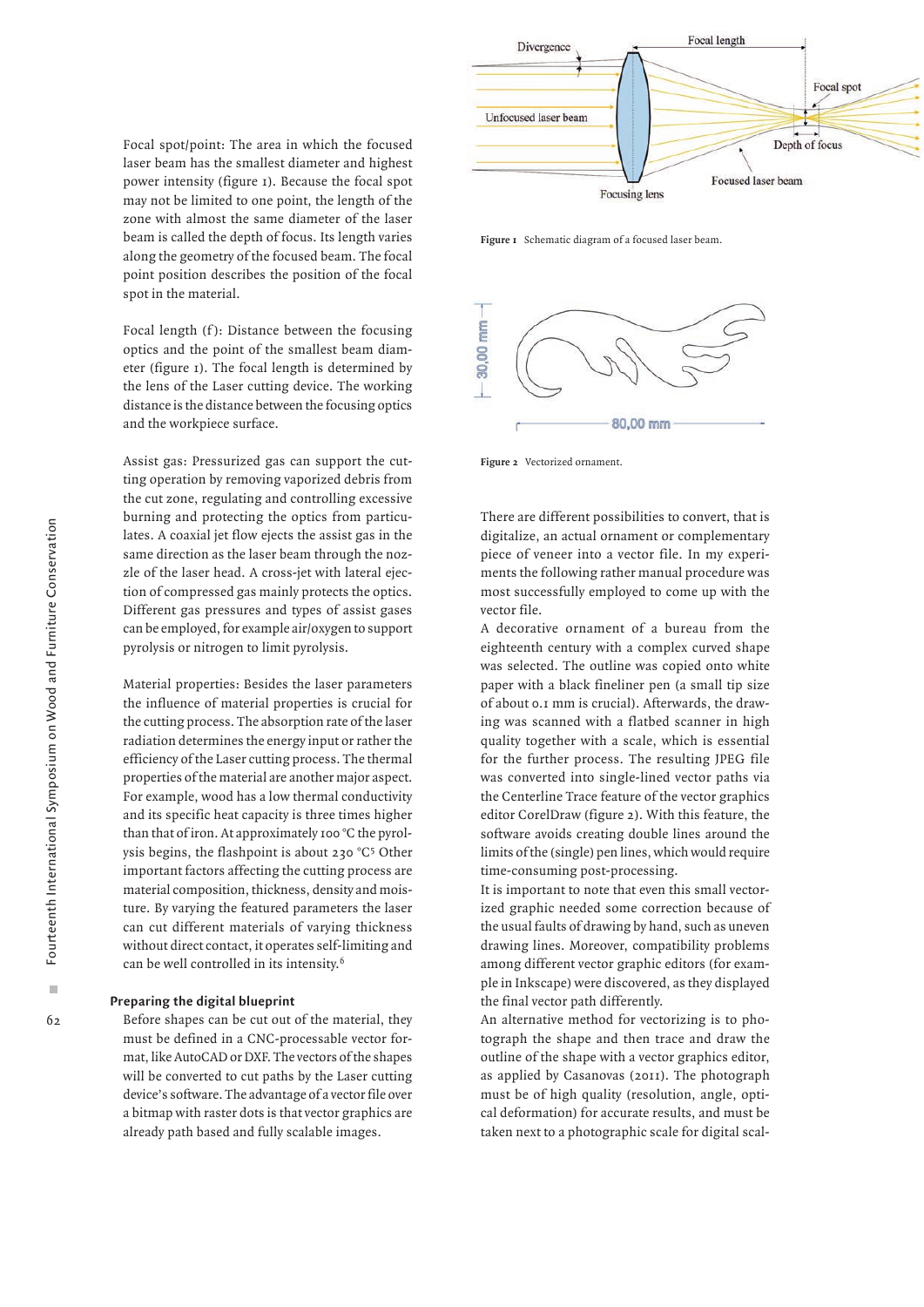ing. This technique faces limitations, if the surface of the object is not completely flat but rounded or curved.7

Another possibility is surface measurement with 3D or 2D scanner technology. This approach is rather limited, because the extraction of lines and edges from the scanner's output point cloud is still a research topic today. $8$  An aggravating factor is that the accuracy of the measurement depends greatly on the respective device, software and measurement conditions.9

In my approach to preparing the digital blueprint, the use of suitable software helped saving time. However, the digital realization is a time-consuming step in the work process and must be carried out carefully and diligently. Significantly accelerating the process requires expert knowledge.

#### **Experimental**

To assess the suitability of different lasers for their application in wood conservation and restoration, the main aim of this paper is to systematically examine the quality of the cut edges, the dimension and orthogonality of the cut kerfs as well as the size and repetition accuracy of laser-cut workpieces. Therefore, maple and walnut veneer (12% wood moisture; sanded up to 220 grit) of varying thickness (0.5, 2.5 and 6 mm) were cut with the following lasers:

• Pulsed-wave (pw)  $CO<sub>2</sub>$  laser

λ=10.6 µm. Maximum laser power: 300 W. Motordriven mirrors move the laser beam over the workpiece (laser scanner system) with a working distance of 189 mm and focal length of 200 mm. A cross-jet with lateral ejection of compressed gas is used.

- Continuous-wave (cw)  $CO<sub>2</sub>$  laser (figure 3).<sup>10</sup> λ=10.6 µm. Maximum laser power: 3 kW. A laser head moves the laser beam back and forth along the X and Y axes with a short working distance of 0.5 mm and focal length of 127 mm. Nitrogen from a coaxial jet flow is used as assist gas.
- Frequency-tripled Nd:YAG laser (pw).<sup>11</sup> λ=0.355 µm. Maximum laser power: 13 W. The laser beam is guided by optical fibers, the working distance is 225 mm. No assist gas.

The laser selection is based on examinations of wood with spectrophotometry, which showed that the maple and walnut veneers are highly absorbent (around 90%) at the wavelength of the  $CO<sub>2</sub>$  lasers  $(10.6 \text{ nm})$ .<sup>12</sup> To extend the investigation a Nd:YAG



Figure 3 Cutting head of the CO<sub>2</sub> laser (cw).

laser is added. At the regular Nd:YAG laser wavelength of 1.064 µm the absorption rate is very low at around 10%. This is the reason why the frequencytripled Nd:YAG laser with its shorter wavelength of 0.355 µm is employed, thus achieving a significantly higher absorption rate of 60-70%.

# **Determination of laser parameters**

Preliminary tests were conducted to determine optimal parameters for the combination of each laser, type of wood and wood thickness. Starting from customarily used settings the parameters like laser power and/or cutting speed got finetuned (that means usually increased). The aim was to just cut the wood, while minimizing negative side-effects like unnecessarily charring and burning. Several attempts were necessary to determine the final set of suitable laser parameters.

The preliminary tests already show that unsuitable Laser cutting parameters can easily lead to unsatisfactory results. If the energy impact is not high enough, the material is not cut, while cut edges and surfaces are badly charred if too much energy is used. It becomes clear that laser parameters determined for a specific thickness and wood species of veneer need further adaption if a different type of wood is cut.

Cutting in a multi-pass process (material is removed layer wise) can help reducing undesired pyrolytic reactions because the laser power per pass can be reduced and the workpiece can cool down in between. Placing the focal point below the surface leads to a higher cut quality when cutting thicker (6 mm) veneer.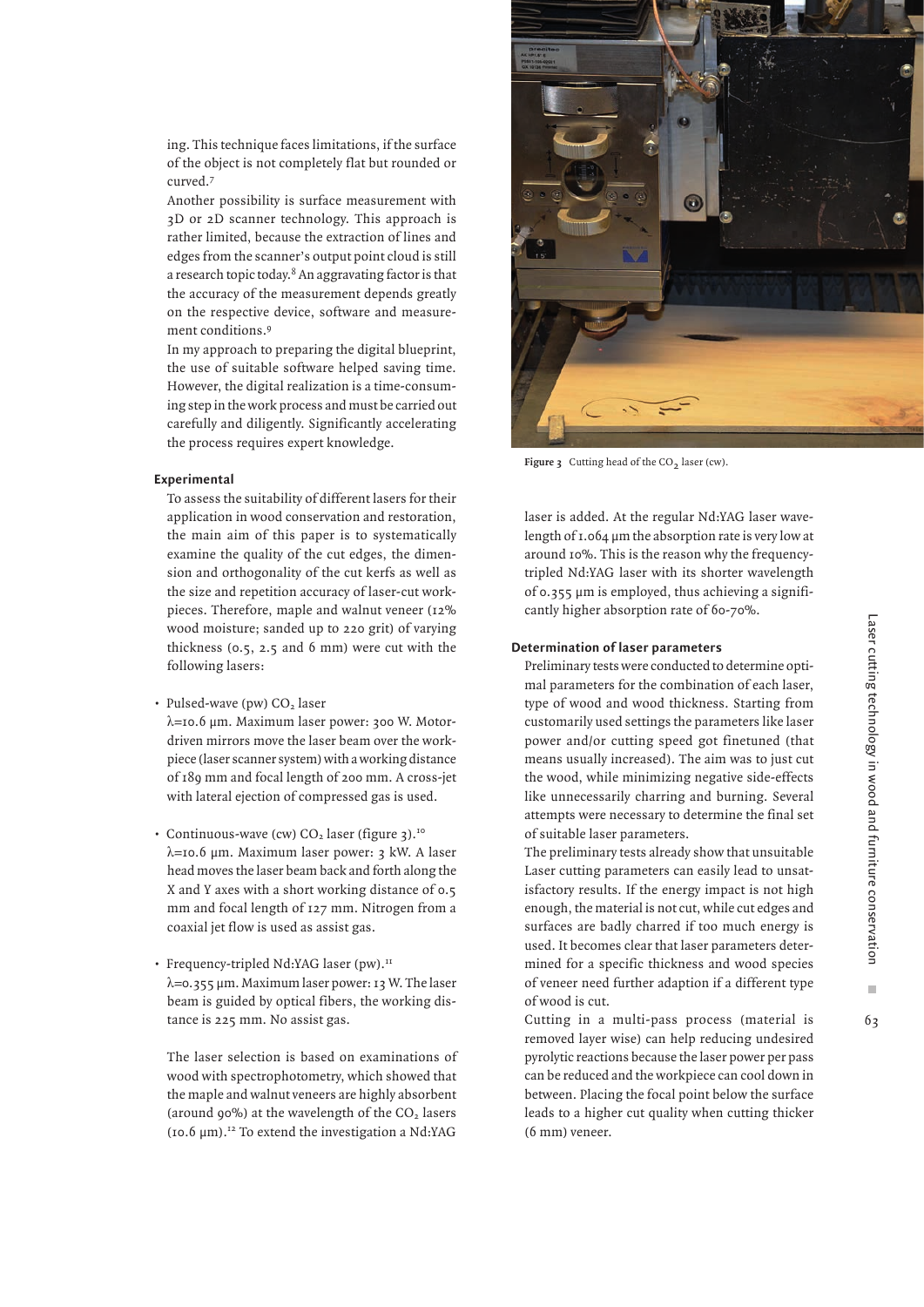| No. | <b>Laser</b> type                      | Type of veneer,<br>thickness (mm) | Laser<br>power (W) | Frequency<br>(kHz) | <b>Cutting</b><br>speed (mm/s) | <b>Count of</b><br>passes | <b>Focal point</b><br>position | <b>Working</b><br>distance (mm) | Cutting<br>time (sec) | <b>Gas assisted</b><br>cutting         |  |  |
|-----|----------------------------------------|-----------------------------------|--------------------|--------------------|--------------------------------|---------------------------|--------------------------------|---------------------------------|-----------------------|----------------------------------------|--|--|
| 1.  | CO <sub>2</sub> -laser (pw)            | Maple, 0.5                        | 90                 | 30                 | 750                            | $\overline{3}$            | On the surface                 | $-2$<br>198                     |                       | Cross jet: pressured<br>air(0.5 bar)   |  |  |
| 2.  | $CO2$ -laser (pw)                      | Walnut, 0.5                       | 90                 | 30                 | 750                            | $\overline{4}$            | On the surface                 | 198                             | $-2$                  | Cross jet: pressured<br>air(0.5 bar)   |  |  |
| 3.  | CO <sub>2</sub> -laser (pw)            | Maple, 2.5                        | 125                | 30                 | 750                            | 15                        | On the surface                 | 198                             | 13                    | Cross jet: pressured<br>air(0.5 bar)   |  |  |
| 4.  | CO <sub>2</sub> -laser (pw)            | Walnut, 2.5                       | 125                | 30                 | 750                            | 18                        | On the surface                 | 198                             | 15                    | Cross jet: pressured<br>air (0.5 bar)  |  |  |
| 5.  | CO <sub>2</sub> -laser (pw)            | Maple, 6                          | 203                | 30                 | 750                            | 23                        | Centre of material             | 198                             | 19                    | Cross jet:<br>$N_2(0.5 \text{ bar})$   |  |  |
| 6.  | CO <sub>2</sub> -laser (pw)            | Walnut, 6                         | 203                | 30                 | 750                            | 30                        | Centre of material             | 198                             | 25                    | Cross jet:<br>$N_2(0.5 \text{ bar})$   |  |  |
| 7.  | CO <sub>2</sub> -laser (cw)            | Maple, 0.5                        | 420                | cw                 | 458                            | $\mathbf{1}$              | On the surface                 | 0.5                             | $-3$                  | Coaxial jet:<br>$N_2(0.5 \text{ bar})$ |  |  |
| 8.  | CO <sub>2</sub> -laser (cw)            | Walnut, 0.5                       | 420                | cw                 | 458                            |                           | On the surface                 | 0.5                             | $-3$                  | Coaxial jet:<br>$N_2(0.5 \text{ bar})$ |  |  |
| 9.  | CO <sub>2</sub> -laser (cw)            | Maple, 2.5                        | 420                | cw                 | 458                            |                           | On the surface                 | 0.5                             | $-3$                  | Coaxial jet:<br>$N_2(0.5 \text{ bar})$ |  |  |
| 10. | CO <sub>2</sub> -laser (cw)            | Walnut, 2.5                       | 420                | cw                 | 458                            | $\bf{I}$                  | On the surface                 | 0.5                             | $-3$                  | Coaxial jet:<br>$N_2(0.5 \text{ bar})$ |  |  |
| 11. | CO <sub>2</sub> -laser (cw)            | Maple, 6                          | 900                | cw                 | 333                            |                           | 1 mm underneath<br>the surface | 0.5                             | $-3$                  | Coaxial jet:<br>$N_2(2 \text{ bar})$   |  |  |
| 12. | CO <sub>2</sub> -laser (cw)            | Walnut, 6                         | 900                | cw.                | 333                            | ı                         | 1 mm underneath<br>the surface | 0.5                             | $-3$                  | Coaxial jet:<br>$N_2(2 \text{ bar})$   |  |  |
| 13. | Frequency-tripled<br>Nd:YAG-laser (pw) | Maple, 0.5                        | 1.1                | 50                 | 30                             | $\overline{3}$            | On the surface                 | 225                             | $-3$                  |                                        |  |  |
| 14. | Frequency-tripled<br>Nd:YAG-laser (pw) | Walnut, 0.5                       | 1.1                | 50                 | 30                             | $\overline{2}$            | On the surface                 | 225                             | $-3$                  |                                        |  |  |
| 15. | Frequency-tripled<br>Nd:YAG-laser (pw) | Maple, 2.5                        | 3.1                | 50                 | 30                             | 10                        | On the surface                 | 225                             | 90                    |                                        |  |  |
| 16. | Frequency-tripled<br>Nd:YAG-laser (pw) | Walnut, 2.5                       | 3.1                | 50                 | 30                             | 15                        | On the surface                 | 225                             | 181                   |                                        |  |  |

**Table 1** Final laser cutting parameters.

The cut zone of the workpiece should have no contact with the worktable of the Laser cutting machine. Otherwise heat builds up below the workpiece, which leads to charring. In addition, the flow of debris out of the bottom of the cut kerf due to a coaxial gas jet is impeded. Moreover, the laser beam should not be reflected by the worktable, as this also produces heat marks on the bottom surface of the workpiece. Magnets and weights can be used to secure veneers in the Laser cutting machine's work area to avoid jigging caused by the gas stream. Results of my preliminary tests are provided in table 1. The table shows the Laser cutting parameters with the best cutting result for each laser type, material and thickness. These are the cutting parameters applied throughout the experiments and examinations in the following sections. Specific parameter settings are referred to via the ID numbers 1 to 16 in the first column of the table 1.

The frequency tripled Nd:YAG laser was not used with 6 mm veneer, because cutting would not have been possible within a reasonable timeframe.

### **Examination of cut edges**

To systematically examine the quality of the cut edges the vectorized ornament (figure 2) was cut from 0.5, 2.5 and 6 mm thick maple and walnut veneer with the three lasers, using the parameter settings of table 1. To compare the lasers with traditional techniques the ornament was also hand-cut with a coping saw (saw blade of 0.26 mm thickness) from the 2.5 mm maple veneer.<sup>13</sup> The cut edges are qualitatively and subjectively assessed according to the following criteria by comparing the different results with each other.

- Minimal cut edge fillet: The edge should be sharp and not rounded. The sharper the edge, the better the rating.
- Minimal cut edge roughness: The cut edge should be smooth, clean and not need further treatment. The poorer the cut edge, the lower the rating.
- Minimal darkening/charring of the cut edge: The thermal decomposition of the material at the

| <b>Quality criteria</b>                                                                                                                                                                                                     |   |         | CO <sub>2</sub> -laser (pw) |                |              |                          | CO <sub>2</sub> -laser (cw) |                         |                         |         | Frequency-tripled<br>Nd:YAG-laser |        |        |         |                 |                |       |                    |
|-----------------------------------------------------------------------------------------------------------------------------------------------------------------------------------------------------------------------------|---|---------|-----------------------------|----------------|--------------|--------------------------|-----------------------------|-------------------------|-------------------------|---------|-----------------------------------|--------|--------|---------|-----------------|----------------|-------|--------------------|
| Wood type                                                                                                                                                                                                                   | M | W       | M                           | W              | M            | W                        | M                           | W                       | M                       | W       | M                                 | W      | M      | W       | M               | W              | M     | $\cdot \mathbf{w}$ |
| Thickness (mm)                                                                                                                                                                                                              |   | 0.5:0.5 |                             | $2.5 \div 2.5$ | 6            | 6                        |                             | $0.5 \t{0.5}$           | 2.5                     | 2.5     | 6                                 | 6      |        | 0.5:0.5 |                 | $2.5 \div 2.5$ | 6     | 6                  |
| Complete cut out                                                                                                                                                                                                            |   |         |                             |                |              |                          |                             |                         |                         |         |                                   |        |        |         |                 |                | $X$ : | X                  |
| Minimal cut edge fillet                                                                                                                                                                                                     |   |         |                             |                |              | -                        | Ö                           | $\circ$                 | $\circ$                 | $\circ$ | $+$                               |        |        |         |                 | ÷              |       |                    |
| Minimal cut edge surface roughness                                                                                                                                                                                          |   |         |                             |                | -            | $\overline{\phantom{0}}$ | $\circ$                     | $\alpha$                | $\circ$                 | $\circ$ | $+$                               | $^{+}$ |        | $+$     |                 | $+$            |       |                    |
| Minimal darkening/charring of cut edge                                                                                                                                                                                      |   | $+$     | $+$                         |                | $+$          | $+$                      | $\circ$                     | $\circ$                 | $\circ$                 |         | $\equiv$                          |        |        |         |                 | $\circ$        |       |                    |
| No darkening/charring of the top surface                                                                                                                                                                                    |   |         |                             |                | $\mathbf{x}$ | X                        | $\mathbf{x}$                | $\overline{\mathbf{x}}$ | $\overline{\mathbf{x}}$ | X       | $\checkmark$                      | ✓      |        |         |                 | $\sqrt{2}$     |       |                    |
| No darkening/charring of the bottom surface                                                                                                                                                                                 |   |         |                             | ✓              | X            |                          |                             | ✓                       | X                       | X       | ✓                                 | X      |        | ✓       |                 | ✓              |       |                    |
| Meaning of the symbols and acronyms:<br>Most satisfactory result of all lasers<br>$^{+}$<br>$\circ$<br>Second-most satisfactory result of all lasers<br>Least satisfactory result of all lasers<br>$\overline{\phantom{0}}$ |   |         |                             |                |              |                          |                             | Criterion fulfilled     | Criterion not fulfilled |         |                                   |        | M<br>W |         | Maple<br>Walnut |                |       |                    |

**Table 2** Cut edge quality.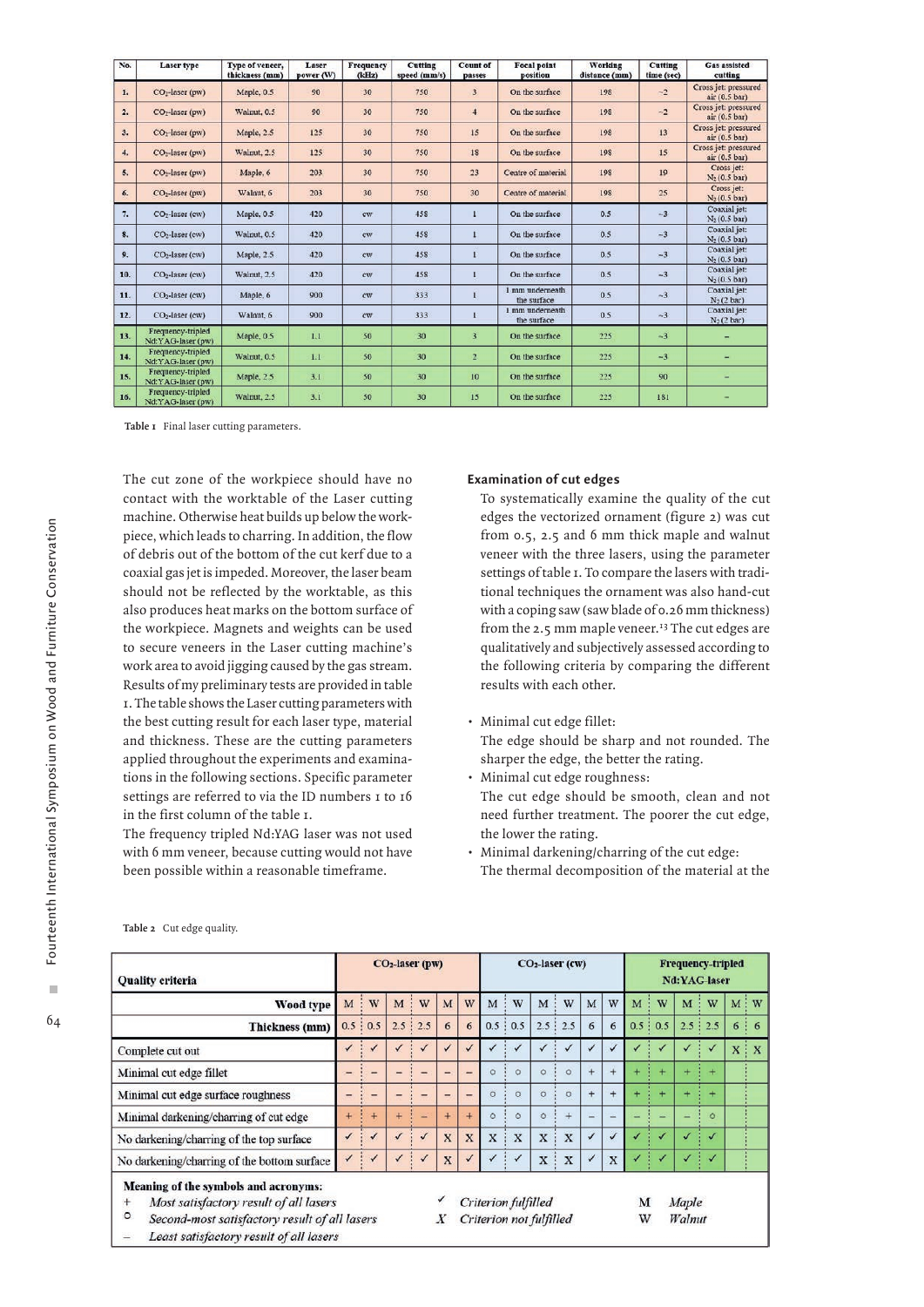

**Figure 4** Varying degree of darkening of ornament cut edges (maple veneer  $2.5$  mm). From top to bottom:  $CO<sub>2</sub>$  laser (pw), CO<sub>2</sub> laser (cw), frequency-tripled Nd:YAG laser, hand sawn.



**Figure 5** Cross-section of an ornament (maple veneer 6 mm) cut with the CO<sub>2</sub> laser (pw).

cut edge should be kept to a minimum. The less charring and darkening, the higher the rating.

• No darkening or charring on both top and bottom surface of the ornament along the cut line: The top and bottom surfaces of the ornament should keep their original appearance without darkening or charring. If visibly darkened, the criterion is not fulfilled.

Table 2 gives a comparative overview of the tested lasers across the various aspects of cut edge quality. To clarify how the lasers perform, the table should be read in horizontal direction, where rating symbols differentiate the best (+), second best (o) and least satisfactory (–) results. Because at 6 mm thickness only the two CO<sub>2</sub> lasers are employed and compared, the valuation symbols are solely '+' and '–'. Regardless of laser, parameters and wood type, the cut edges of all ornaments smell burned and are darkened to varying degrees (figure 4). At least minimal darkening and charring on the cut edges seem hard to avoid.

Looking in more detail at the results, the  $CO<sub>2</sub>$  laser (pw) appears to have the advantage that it produces on average the least darkened cut edges (figure 4). This may be an advantage of the multi-pass cutting with less power and the pulsed-wave mode, which leads to a well-controllable and shorter interaction time between laser beam and material. Closer examination of a cross-section of a 6 mm thick ornament cut by the  $CO<sub>2</sub>$  laser (pw) shows that the darkened area is just a thin coat and the inner part of the ornament is not affected by thermal changes (figure 5).

Cutting 6 mm, the upper surface of the ornaments is charred by the  $CO<sub>2</sub>$  laser (pw) (figure 6).



**Figure 6** Top surface darkening (walnut veneer 6 mm). Top: CO<sub>2</sub> laser (cw); bottom: CO<sub>2</sub> laser (pw).

Furthermore, the skewed angle of the cut edge is visible with the bare eye and the edges are the least sharp. Examining the cut edge roughness shows that the  $CO<sub>2</sub>$  laser (pw) induces small periodic surface structures/striation lines. The other two lasers produce smooth and clean-cut edges.

The CO<sub>2</sub> laser (cw) cuts all ornaments with the highest laser power in just one pass, which results in the shortest cutting time of approximately three second even for 6 mm thick ornaments (table 1, no. 7-12). However, in some applications the top and bottom surfaces of the ornament are slightly darkened and charred along the cut edge due to the higher temperature along the cut edge and especially at the tips of the shape. For the 6 mm thick ornaments the gas pressure (nitrogen) was increased from 0.5 to 2 bar and no charring occurred along the cut edges (figure 6). This indicates that a sufficiently pressurized inert coaxial gas jet can indeed help to prevent surface darkening and supports the cutting process.

The frequency-tripled Nd:YAG laser performs best on several criteria with the least laser power and shortest wavelength. The laser creates the sharpest and smoothest cutting edges and generates neither charring nor darkening on top or bottom of the ornaments without using any assist gas. Interestingly, the cut edges are colored very dark, though uniform (figure 4). A serious disadvantage caused by the low laser power and multi-pass cutting is the (comparably very) high cutting time. The frequency-tripled Nd:YAG laser needed three minutes to cut 2.5 mm thick walnut veneer (table 1, no. 16) and would not have completely cut through the 6 mm veneers within a reasonable timeframe.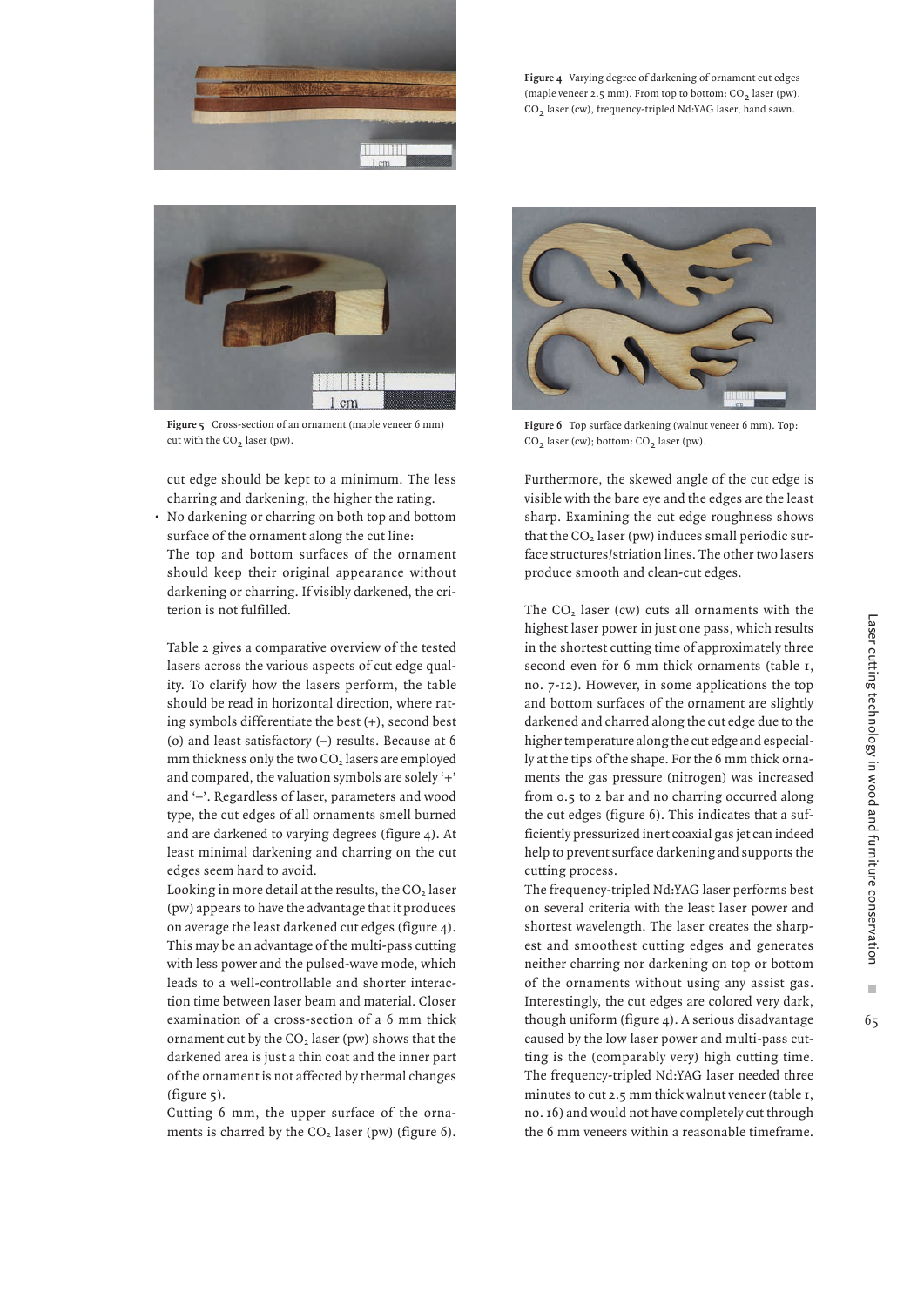Altogether, the temperature at the cutting zone produced by the laser seems to matter most for the quality of the cut edge. This temperature is determined by the material properties of the wood type in conjunction with the different laser parameters. Especially the two  $CO<sub>2</sub>$  lasers seem to significantly heat up the ornament (in comparison to the frequency-tripled Nd:YAG laser). This can cause undesired pyrolytic processes at and near the cut line, which can be controlled to some extend by the inert assist gas of the coaxial gas assist.

The hand-cut ornament shows no discoloration at all, but fine saw marks on the edge and splinters at the bottom cut line require further treatment (figure 4). Also, curves of the hand sawn cut line appear less perfect and the cutting process took almost nine minutes.

### **Examination of kerf width**

The kerf width and perpendicularity of the cut edges are important factors for high-quality reconstructions and exact replacements. To investigate the kerf width and the cutting angle of the lasers, maple veneer of 2.5 mm was cut with the three lasers. The cutting parameters are given in no. 3, 9, 15 of table 1. Again, the Laser cutting was compared to hand-cutting with a coping saw.14 Once cut, a digital microscope was used to measure the geometric features of the cut sections.15 The lasers produce different kerf widths and angles determined by the amount of the material degraded during the cutting process. All cut kerfs of each laser are uniform, meaning there is no variation of kerf width within a cut line.

Results of the examination are presented in figure 7. It shows that the kerf width of the frequency-tripled Nd:YAG laser is the narrowest, while the  $CO<sub>2</sub>$ laser (pw) generates the widest. Independent of the laser type, the cut edges are neither parallel nor perpendicular to the surface and have tapered kerfs with a wider top. The frequency tripled Nd:YAG laser produces the most perpendicular cut of the three lasers. The hand sawn cut kerf corresponds exactly with the saw blade's thickness. Overall, the saw blade produces a parallel and perpendicular cut edge.

The two CO<sub>2</sub> lasers produce very different kerf widths and cutting angles, even though they have the same wavelength. It is noteworthy that the working distance and focal length varies widely between the  $CO<sub>2</sub>$  laser (cw) with 0.5 mm (focal length  $127 \text{ mm}$ ) and  $CO<sub>2</sub>$  laser (pw) with  $189 \text{ mm}$ (focal length 200 mm). The experiment indicates

that a shorter focal length can support a smaller spot size and hence a smaller kerf width. However, other factors may also play a role, such as type of focusing optics, type of assist gas system and count of passes.

My examinations suggest that the laser beam of frequency-tripled Nd:YAG laser with the shorter wavelength can be focused more efficiently and thus produces a finer focus spot diameter and kerf width than both  $CO<sub>2</sub>$  lasers with a longer wavelength. Thus, the frequency-tripled Nd:YAG laser is ideally suited for filigree work.

# **Examination of size and repetition accuracy**

Size accuracy is crucial when producing exact wood replacements or inlays. The lasers should thus cut according to the programmed vector file and with high repetition accuracy; multiple cuts of the same shape should not vary.

To survey the size and repetition accuracy, three circles of 20 mm diameter were cut by coping saw and by the lasers from 2.5 mm thick maple veneer with the parameters no.  $3, 9, 15$  of table 1 without using kerf compensation. Kerf compensation provides the opportunity to compensate for removed material in the cut line that, if not compensated for, will cause an undersized workpiece in comparison to the actual vector file. To cut accurately, kerf compensation shifts the beam ½ diameter outside the programmed cut path. The size of the cut circles respectively circular blanks (CB) was precisely measured with a coordinate measuring machine and compared.16 As already observed in the previous section, the laser-cut kerfs are non-perpendicular, so the top surface of the workpiece is slightly smaller than its bottom surface. Therefore, the bottom surface of the workpiece is measured, as it complies more with the programmed shape. Both CO2 lasers cut circular blanks slightly smaller than 20 mm, while the frequency-tripled Nd:YAG

laser and the hand-sawing produce oversized workpieces (chart 1). As provided in table 3 the lasers cut with a deviation between  $\phi$  -0.27 for the CO<sub>2</sub> laser (cw) and just  $\phi$  0.1 mm for the frequency-tripled

**Figure 7** Diagram of the cut kerfs.

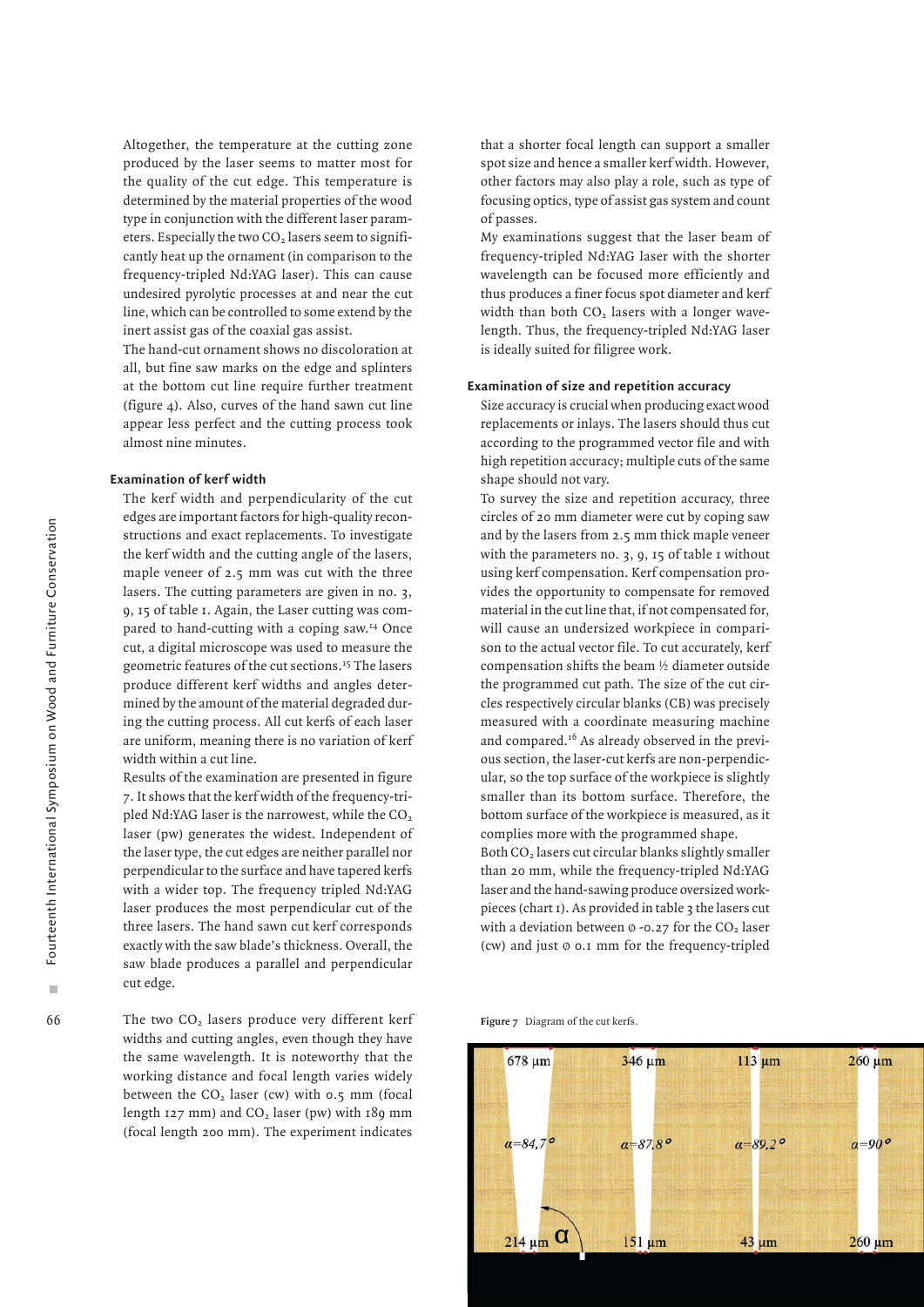

**Chart 1** Measured diameters of the circular blanks.



**Figure 8** Element of the wood-paneled ceiling decorated with marquetry (photo: Caroline Weiss).

Nd:YAG laser from the programmed circle of 20 mm. Hand-sawing produced an average oversize of Ø 0.39 mm. Results indicate that the three lasers cut with a size accuracy that is significantly better than with hand-cutting.

The maximal deviation between the circular blanks or rather the repetition accuracy of each laser ranges between  $\phi$  0.01 for the CO<sub>2</sub> laser (pw) and  $\phi$  0.07 mm for the  $CO<sub>2</sub>$  laser (cw). The result of the handsawing is much poorer with an average deviation of 0.18 mm between the three attempts (table 3). Admittedly hand-cutting is somewhat prone to the 'human factor', in particular personal skills. Combining and comparing the findings of the kerf

width and size accuracy tests, it becomes clear that the measured kerf width and the under-/oversize are not coherent. In theory and because kerf compensation was turned off, one would have suspected circular blanks with a minimal allowance of ½ kerf width. Possibly, thoroughly recalibrating the laser devices before cutting could lead to the expected (or even more accurate) results. Overall, all lasers have a higher size and repetition accuracy than hand-cutting.

### **Case study survey**

In order to broaden the perspective and determine common reasons for and problems with the application of the technology, a qualitative survey on four projects that utilized the Laser cutting technology successfully for reconstructing marquetry, parquetry and replacing losses of veneer and other materials was conducted. The survey was based on interviews with each project manager as well as the corresponding publication that was available in one case.

Weißmann (2006) reconstructed missing parts of tortoiseshell, painted paper and brass from a Boulle marquetry which can be difficult and delicate to process.17 The conservation workshop C. Weiss Conservation in Hamburg reconstructed in 2012 elements of a wood-paneled ceiling which were decorated with complex shaped marquetry by laser cutting.

In 2015 Hirschfelder Parkett GmbH reconstructed a historical panel parquet of 43 m2 consisting of a repeating parquet element in a manor house in Germany. The wood wear layer of 8 mm was, once programmed, cut in a short time. The company regularly employs Laser cutting technology to manufacture parquet floors.

**Table 3** Size and repetition accuracy.

| <b>Circular blanks</b>                                                                                                         | $CO2$ -laser<br>(pw) | $CO2$ -laser<br>(cw) | <b>Frequency-tripled</b><br>Nd:YAG-laser | Hand<br>sawn |
|--------------------------------------------------------------------------------------------------------------------------------|----------------------|----------------------|------------------------------------------|--------------|
| Average diameter of the circular blanks (mm)<br>$(CB1 + CB2 + CB3)/3 = CB\emptyset$                                            | 19.94                | 19.73                | 20.10                                    | 20.39        |
| Average deviation of the programmed circle/<br>size accuracy (mm)<br>$20$ mm – $CB\emptyset = \emptyset$ dimensional deviation | $-0.06$              | $-0.27$              | 0.10                                     | 0.39         |
| Max, deviation between the circular blanks/<br>repetition accuracy (mm)<br>$CB_{max.} - CB_{min.} = max. deviation$            | 0.01                 | 0.07                 | 0.03                                     | 0.18         |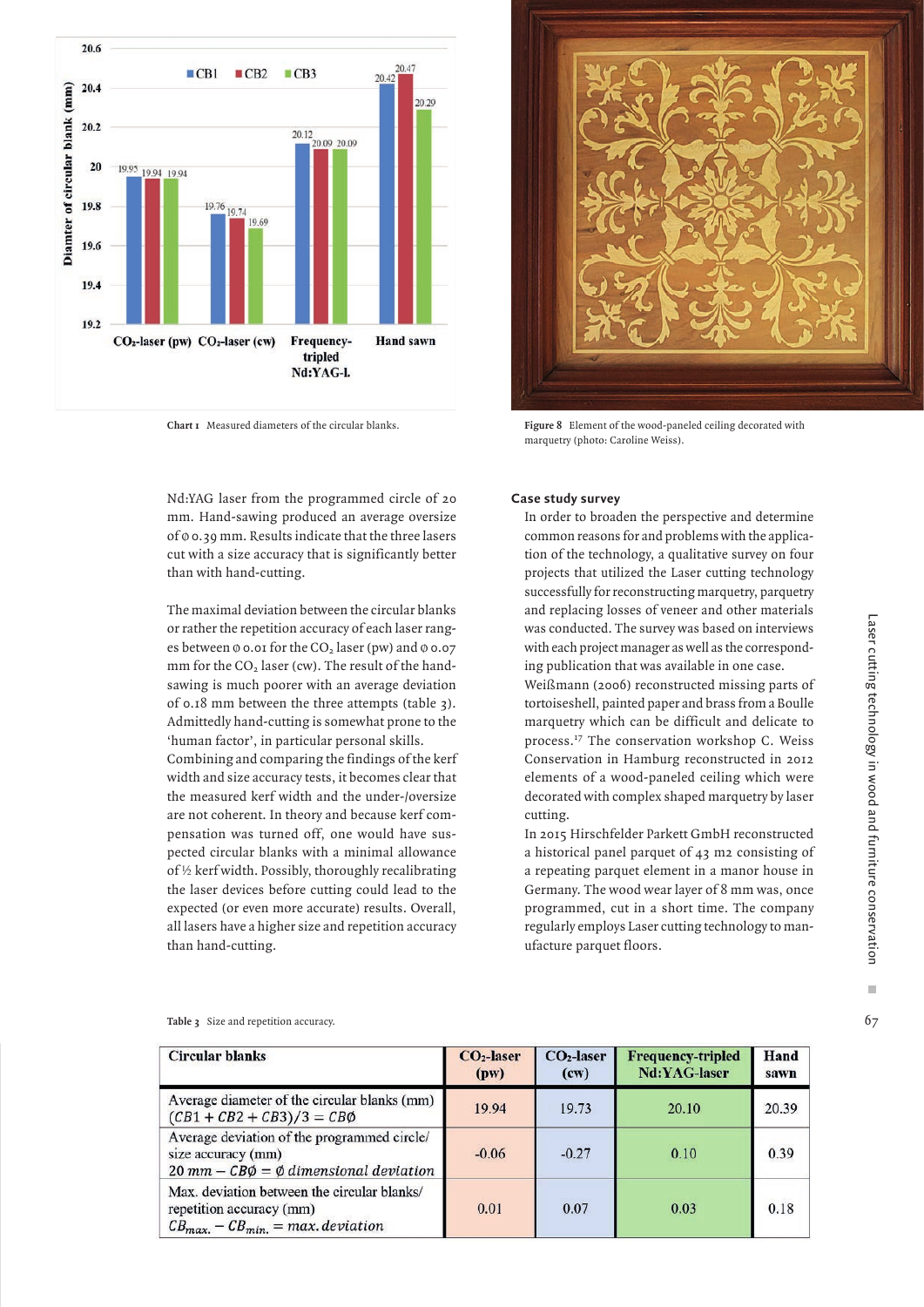Also in these Proceedings, Simon Brown (Conservation Letterfrack, Ireland) writes about employing the Laser cutting technology for replacing over 400 losses of veneer of over 13 different types of wood in a bureau-bookcase. All projects employed different CO<sub>2</sub>-lasers for cutting. This illustrates the versatility of  $CO<sub>2</sub>$  lasers, because they were successfully applied to cut different types of material (organic and inorganic) with varying thickness (veneer from 0.5 to 8 mm).

The project managers, who often had no or little expertise in laser cutting, gained the following experience:

- $\cdot$  Employing CO<sub>2</sub> lasers is affordable, as they are readily available at model workshops, universities or specialized companies and institutes. Choices vary greatly with regard to laser power, machine table dimensions and costs for the utilization/ acquisition. These and many more factors have to be considered when choosing the appropriate laser for a project.
- In comparison with sawing by hand, laser cutting is significantly faster. However, the digital realization in the Laser cutting workflow is very timeconsuming. It can be done in various ways, but may require special software like CorelDraw or AutoCAD, expert knowledge and a diligent execution.
- Once prepared, the digital file can be modified, corrected, copied and cut as often as required.
- In most cases the conservators hired experts for digitalization and the actual cutting, together with the Laser cutting machine. In one project, the rented laser machine was operated independently by an employee after being appropriately instructed. In rare cases the costs for the purchase of a laser cutter may be worthwhile.
- The cut edges of veneers are splinter-free and do not require post-processing. They are, however, not fully rectangular to the surface, slightly charred and darkened.
- By choosing the right process parameters, undesired thermal impact can be reduced, but not prevented.
- Darkening of the workpiece surface can be removed by sanding.
- To hide the burned cut edges the attribute of nonorthogonal kerfs can be utilized. Before cutting, the vector-image must be mirrored, and the resulting workpieces are fitted in upside down (or reverse). Because of the angularity, the burned cut edges are covered and not visible.
- Laser cutting is predestinated for cutting complex shapes in materials that are difficult or delicate



**Figure 9** Element of the panel parquet (Photo: Bernhard Assing).

to process, because cuts can be made in almost any direction and the material is not mechanically stressed.

- When trying to cut wavy veneer, the material must be flat and secured during the cutting process to prevent unequal and incorrect cutting lines.
- Overall, every project had significant time and cost savings in carrying out the projects by laser (as compared to traditional handcraft such as hand sawing) due to the high cutting speed and the size accuracy of workpieces. Without laser cutting the projects would not have been executed so (comparably) easily.

# **Ethical consideration**

New technologies provide new possibilities. On the other hand, the knowledge and experience of craftsmanship is a very important part in the theoretical and practical training of conservators. This knowledge helps to understand construction methods and traditional processes. It enables to restore objects such as furniture consistent with their historical characteristics. It was not without reason that in 2002 UNESCO adopted intangible cultural heritage 'as a mainspring of cultural diversity and a guarantee of sustainable development'.18 Nonetheless, skilled craftsmanship requires a wealth of experience and expertise and can be timeconsuming. This means that using traditional techniques may be rather uneconomical, which creates a challenge for the conservator. The employment of modern technologies like the speedy process of laser cutting can be one solution to this problem. By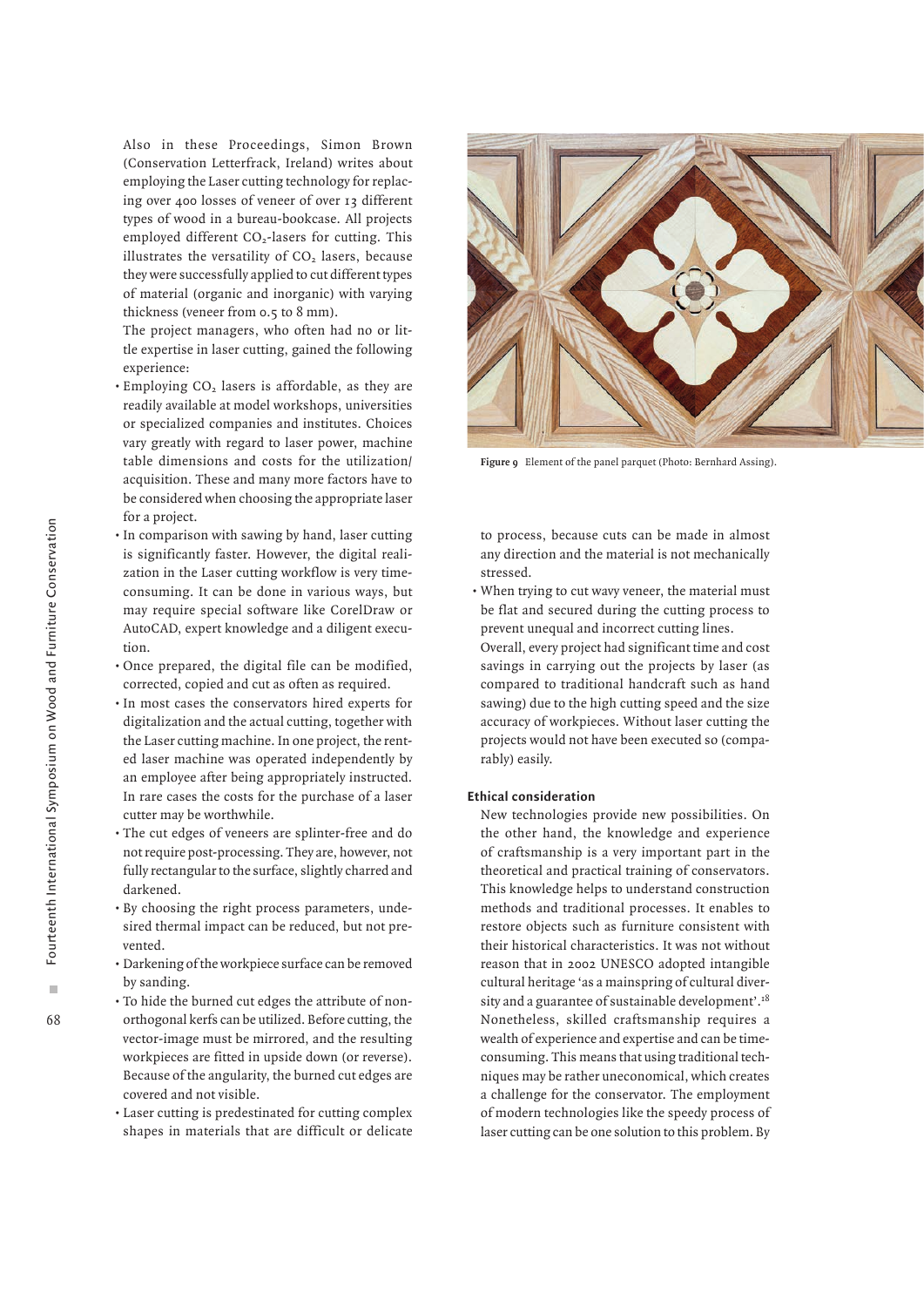using this efficient technology even costly projects may become economically reasonable.

Furthermore, the Laser cutting technology offers the advantage of very accurate work. So, supposedly there is no longer any need for removing original material to match the area of a loss. Additionally, the darkened cut edges produced by the laser allow identifying the replacements relatively easily. This can be seen in accordance with the Venice Charter Article 12, which states: 'Replacements of missing parts must integrate harmoniously with the whole, but at the same time must be distinguishable from the original so that restoration does not falsify the artistic or historic evidence.'19

Neither the Venice Charter nor the European Confederation of Conservator-Restorers' Organisations (E.C.C.O. Professional Guidelines) (I and II) reject the use of modern technology. In fact, E.C.C.O. Professional Guidelines claim: 'The conservator-restorer must strive to enrich her/ his knowledge and skills with the constant aim of improving the quality of her/his professional work.'20 Beyond the technical benefit it is, however, necessary to strive for a balance between craftsmanship and modern technology.

### **Conclusion**

Laser cutting technology is a useful modern tool in wood and furniture conservation and restoration, for producing reconstructions and replacements, even for complex shapes and different types of wood/material. The laser cuts at high speed and precision and can balance a lack of manual skills. The digital preparation can be done in various ways but takes much longer than the cutting process itself and requires expert knowledge. The vector file for cutting can be modified and corrected quickly as often as required, which makes it very efficient, compared to traditional woodworking methods. Laser cutting is a contactless process, which means even brittle and hard to process materials can be cut in almost any direction. The smooth, flat and splinter-free cutting edges do not need further treatment. The not perfectly perpendicular cut edges with various levels of darkening as well as the uniform cut lines produced by the laser are down-sides but could also be to the conservator's advantage. They allow distinguishing the reconstruction from the original substance, thus fulfilling conservation ethical demands regarding the visibility of newly inserted material and also prevent counterfeiting. Each laser type has its own strengths and weaknesses: The laser should be selected based on the type of material and its thickness as well as the particular

goals and framework of the project. Finding suitable laser parameters can require a series of tests, depending on the experience and available support. Purchasing a laser cutting machine and spending money on training does at this stage not seem efficient and may limit the possibility to select different lasers for different projects.

In the experiments described in this paper  $CO<sub>2</sub>$ lasers achieve good overall results at all types of veneer and thicknesses, but apparently heat up the workpiece more than the frequency-tripled Nd:YAG laser. Therefore, the frequency-tripled Nd:YAG laser is more apt to cut heat-sensitive materials and small, filigree shapes, in which case its higher cutting times matter less.

The case studies show that CO<sub>2</sub> lasers are often used for wood and furniture conservation projects. All projects have been successful, and users were generally satisfied with the performance of the lasers.

Overall, employing the Laser cutting technology seems reasonable, if the following conditions are met:

- Project contains a high cutting time.
- Complex shapes need to be cut.
- Material is brittle and difficult to cut.
- Lack of skilled hand-sawing expertise.
- Simple, fast and multiple corrections/adjustments of the shape to be cut.
- The same workpiece needs to be produced in high amounts

Overall, the Laser cutting technology has high potential for fulfilling specific wood conservation needs and it can be expected to be employed more often, especially in large monument preservation projects and for time-saving/economic reasons.

### **Acknowledgements**

This paper is based on a thesis written to obtain a bachelor's degree in Conservation and Restoration of Wood and Furniture Conservation at the University of Applied Sciences Potsdam, Germany in 2017. The author would like to thank Prof. Dr. Angelika Rauch (University of Applied Sciences Potsdam) and Dr. Udo Klotzbach (Fraunhofer Institute for Material and Beam Technology Dresden) for their supervision of the thesis as well as the employees of the Fraunhofer IWS and the conservators and specialists interviewed for the case study survey.

Astrid Beling

Wood and furniture conservator (Germany) astrid.beling@gmail.com